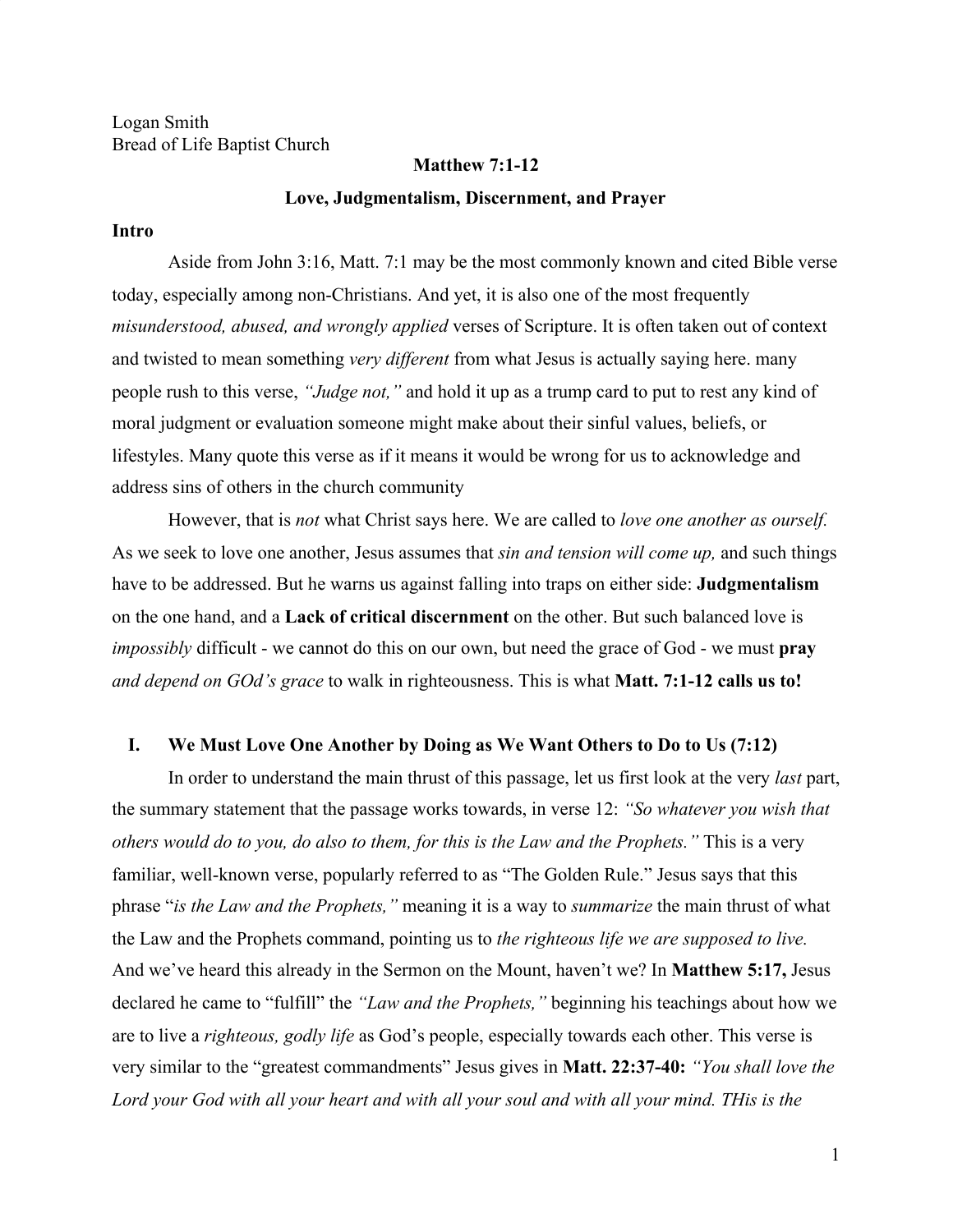*great and first commandment. And a second is like it: You shall love your neighbor as yourself. On these two commandments depend all the Law and the Prophets."* Another way to phrase that "second commandment" to love your neighbor is the "Golden Rule" of **v.12:** *Do unto others as you want to do unto you.* And so this verse neatly ties off the larger section, *summarizing* how we can obey GOd and live righteously *towards one another.*

And the phrase simply means this: treat others the way you want to be treated; don't do to them what you don't want them to do to you; *do to them,* or *for them,* the things that you would want them to *do to or for you.*

This is a fairly simple phrase for us to understand, and yet it has *profound implications* for the way we live our entire lives. It's so simple a toddler can grasp the concept, so that I can use this to teach my son: "Would you like it if I took your toys from you? Then don't take them from your sister. Do you want your friends to share with you? Then you should share with them" It's a simple concept, and yet so profound that all of us need to be reminded of the implications it has for us.

This includes the *negative* **implication**: *Don't* do to others what you don't want them to do to you. Would you want your wife or husband to speak poorly about you behind your back, or to be disrespectful in the way they speak to you in public? If not, then you shouldn't do that to them. Would you want someone to gossip, slander, or lie about you? If not, you shouldn't do so to others. Would you want someone to assume the worst or to angrily insult and belittle you? If not, don't do so to others. The applications are endless.

But this command also means *much more than that -* Jesus calls us to aim much higher, *positively seeking* to do *anything good that we wish others would do to us.* Would you want someone to help you when you're in need? Then you should help others. Would you want someone to patiently show you grace and forgiveness when you mess up? Extend that same grace. Do you want to be encouraged? Then be quick to encourage others, showering each other with *grace and kindness.*. Do you want help growing as a Christian, understanding the Bible, fighting sin, and loving God? Then let us strive to help each other grow in Christ, even by helping each other deal with sin, understand the Word better, obey God, and apply the gospel to each other's lives.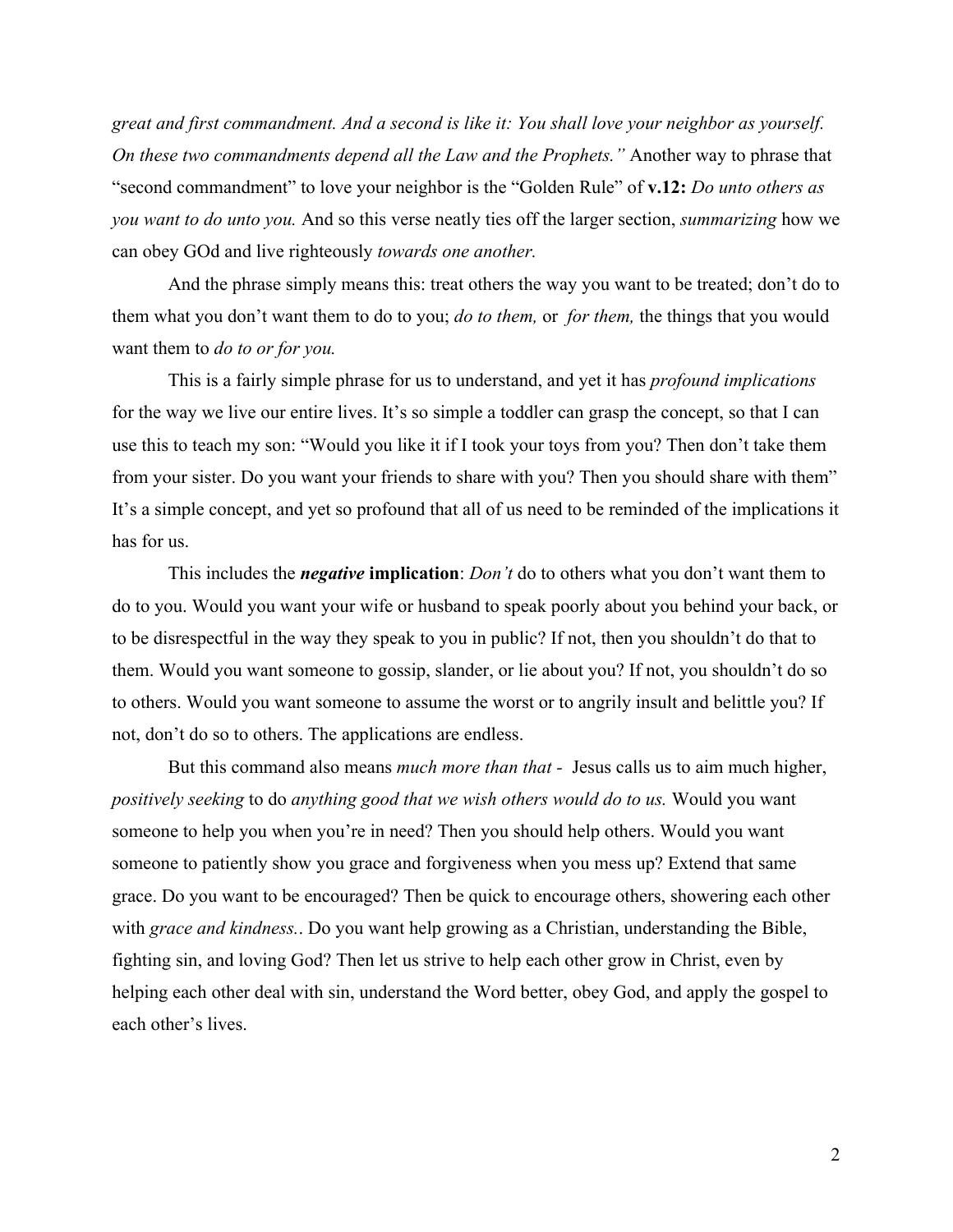This is the **positive goal** Christ calls us to work towards: loving each other as ourself. Jesus calls us to frame all of our thoughts and actions towards others in the positive terms of *love: do unto others as you wish they would do unto you.*

Therefore, this summary command frames the rest of the passage for us. Loving one another can be *very difficult* at times, because we're all sinners: *our own sin* and the *sins of others* get in the way.Therefore, Jesus gives us *guardrails* on either side to protect us from falling into ditches on either side in our attempts to love each other. First, he warns again being *judgmental.*

## **II. We Must Not Be Judgmental Hypocrites (7:1-5)**

In verse 1, Jesus gives the command: *"Judge not, that you not be judged."* As I mentioned earlier, this verse is often misunderstood, taken out of context, and taken to mean something other than what Jesus meant by it.

So first, let's look at what it *doesn't* mean:

Jesus is *no*t forbidding us from making any judgments at all, especially not moral judgments. He himself tells us to. In verse 6, the verse right after this section, he makes a judgment about some people being "dogs" and "pigs," and expects us to be able to discern what type of people fit that category as we go about through life. And as we'll see next week, the second half of this same chapter teaches us about evaluating - or *making judgment calls -* about *good fruit* verses *bad fruit,* and how to spot the "wolves" that he warns us about. As we'll see later, in Matt. 18, we're commanded to make judgment calls about unrepentant sin in the process of church discipline. And in a similar context, we're even explicitly *commanded* to "judge" one another in **1 Cor. 5 and 6.** Obviously, then, the word *judge* can mean different things depending on the context.

So what is Jesus referring to here? What is he forbidding? He is forbidding a spirit of **judgmentalism,** using the word "judge" the same way Paul uses it in **Rom. 14.** We are not to be the kind of people that are *overly-critical,* always looking for and pointing out other people's faults, flaws, and failures. The "judgmental" person is the kind of person who is full of *pride* and *self-righteousness,* even **hypocritical,** as the illustration in **vv.3-5** makes clear. The judgmental hypocrite is always quick to point the fault out in other people or positions, but not the good; always quick to shift the blame to others, but not own up to one's own failures; always able to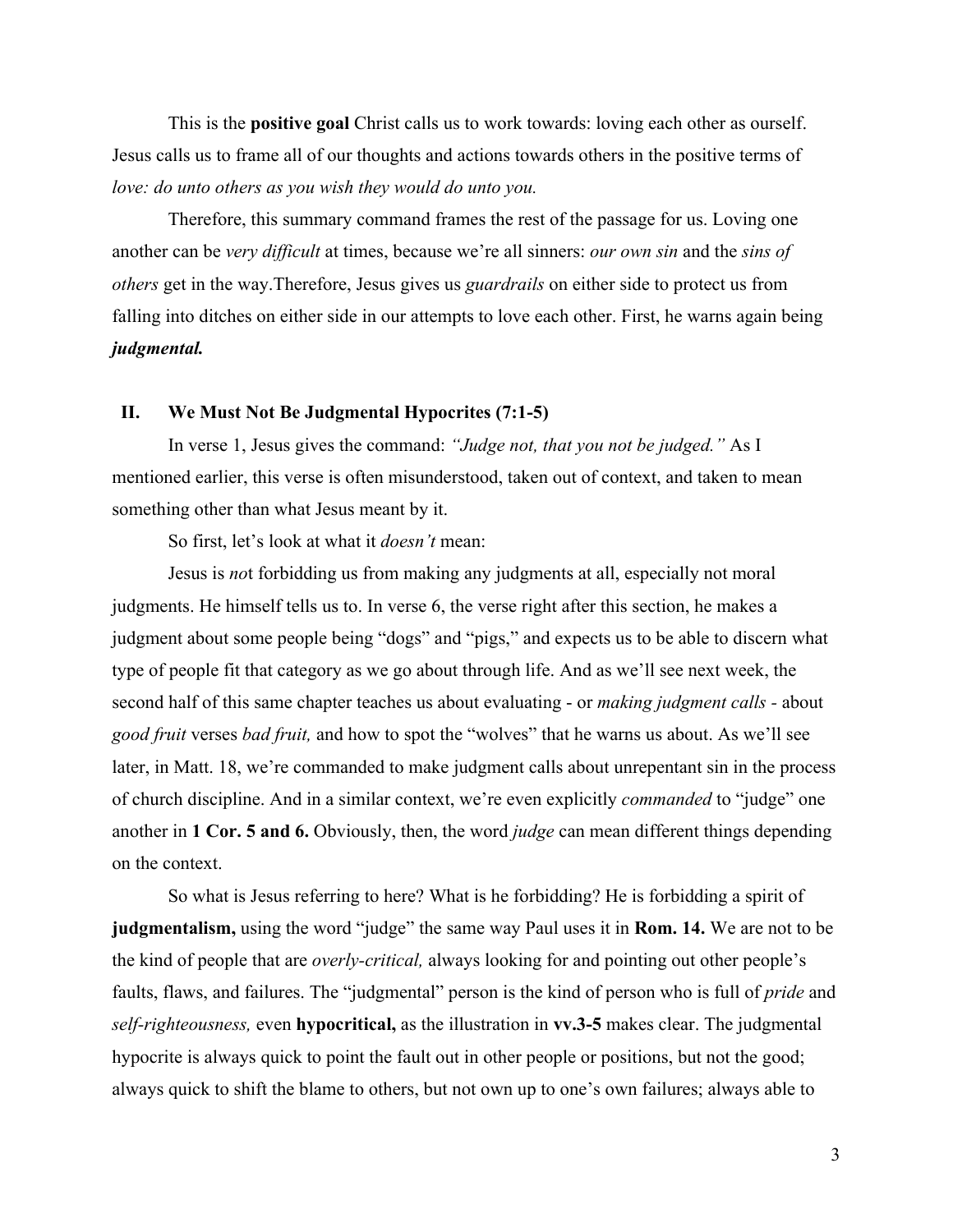see someone else's sin, but blind to his own. John Stott, a famous twentieth century pastor in England, commented on this passage by putting it this way:

"We have a fatal tendency to exaggerate the faults of others and minimize the gravity of our own. We seem to find it impossible, when comparing ourselves with others, to be strictly objective and impartial. On the contrary, we have a rosy view of ourselves and a jaundiced view of others."<sup>1</sup>

Jesus then gives the reason why it is so perilous for us to be *judgmental* towards each other in verse 2: *"For with the judgment you pronounce you will be judged, and with the measure you use it will be measured to you."* Basically, this means that if we are *quick to judge others,* we are placing ourselves in the place of **GOd,** making ourselves the judge, instead of acknowledging that GOd alone is the righteous judge and standard. If we are quick to tear down, slow to recognize or admit our own fault, and rarely build up others and show grace, then it shows that we have a hardened, unrepentant, self-righteous heart - the opposite of a heart that is humbled before God and utterly dependent upon his grace. Essentially, it's saying the same thing as the Lord's prayer, in **Matt. 6:14-15,** where Jesus warned us that if we do not forgive others, God will not forgive us. Does this mean our forgiveness - our **salvation and justification** - is based upon our own works of forgiving and not judging? *No.* What both passages mean is that if we are *truly believers - if we have truly experienced the grace of GOd in our lives through faith in the gospel of Jesus Christ -* then we have *new hearts* and must live differently.

Jesus drives the point home with an unforgettable illustration: imagine two men in a carpenter's workshop, cutting wood. If you've ever been in a similar situation, then you know how easy it is to get a piece of sawdust or a splinter in your eye - and just how irritating that is! Very kindly, your friend offers to help you get it out - but as he turns, you realize he has a *two-by-four* sticking out of his eye! And he's completely unaware of it! If he were to try and get the sawdust out of your eye, not only would he be too blind to see what he was doing, he would do great damage in the process!

This is the picture Jesus draws for us in **vv.3-5:** *"Why do you see the speck that is in your brother's eye, but do not notice the log in your own eye?"* These represent our *sins.* Like sawdust in the eye, our sins are *damaging;* we need help from others to deal with them! And yet, like the log in an eye, our sin can also *harden our hearts and blind our eyes.* Jesus continues in verse 5,

<sup>1</sup> John Stott, *The Message of the Sermon on the Mount (BST),* p.178.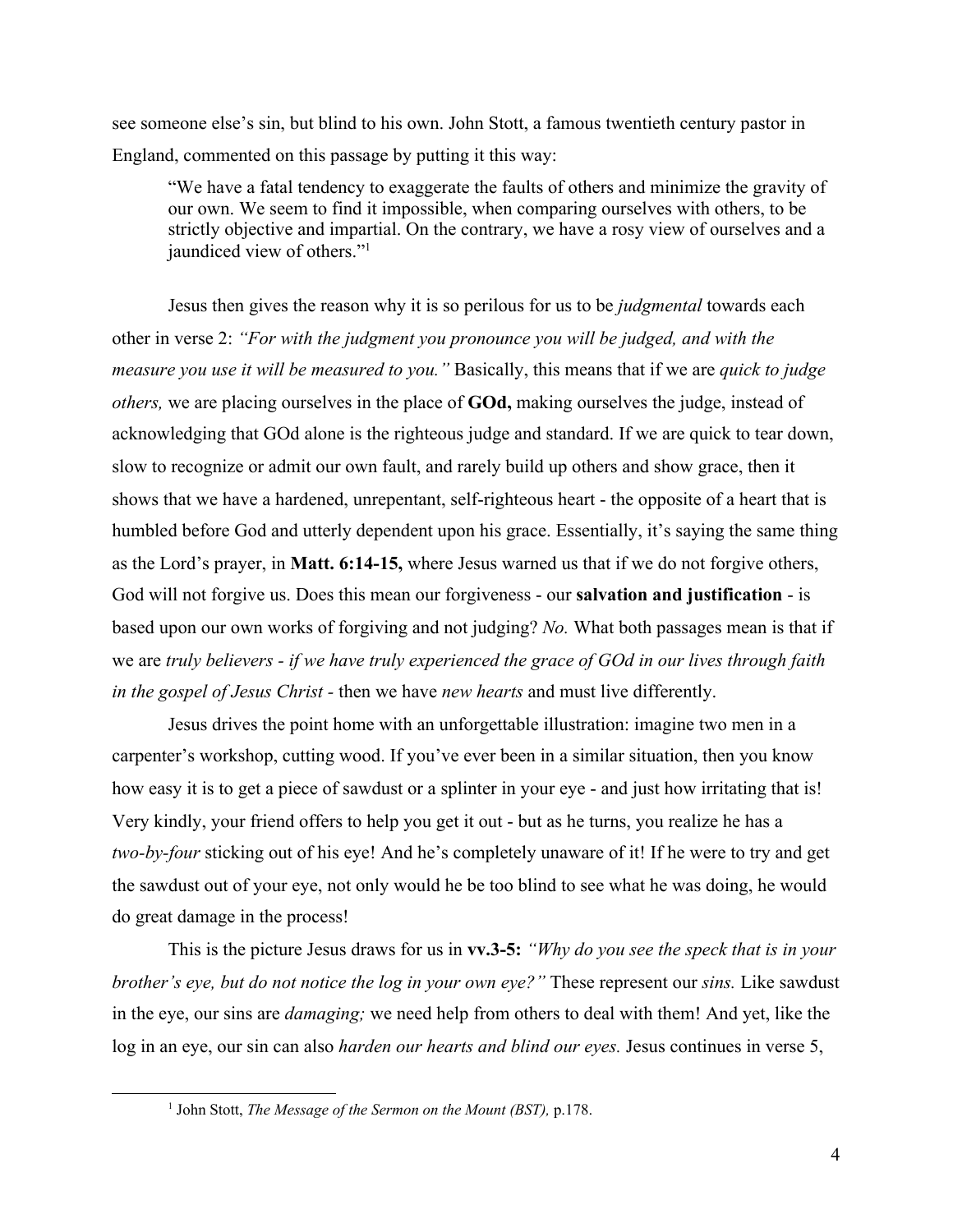driving it home: *"You hypocrite, first take the log out of your own eye, and then you will see clearly to take the speck out of your brother's eye."* He is warning us against *hypocrisy,* the state where we either *deny our sin* or are *so self-righteous that we are completely blind to it.* Such hypocrisy is the root of **judgmentalism,** and leads to *damaging and hurting* our brothers and sisters all in the name of *"helping them."*

We must **avoid and fight against our own hypocrisy.** We must take great care to *examine our own souls and lives* **before** we speak into someone else's life. If we clearly see the sins of others, even small ones, but are not aware of our own, then *we might very well be blind* to the logs in our own eyes; our sin can make us blind to our own failings, and hyper-critical of others. We must avoid such hypocrisy. Let us search and examine our own hearts; let us regularly *confess, repent from, and deal with our own sin* by taking it to the cross of Christ. No, we will never be perfect; but we **must** strive to be *humble and repentant,* lest we fall into *hypocrisy.*

And so we must **fight against** being **judgmental - being overly-critical, fault-finding, blame-shifting, and self-righteous.** We must take great care that we do not make *ourselves* the standard for what is right and wrong, but only **God and His Word.**

So often, the judgmental person is *most critical* about things that are *not clear sin issues.* If God has spoken a clear, moral judgment about something as **good** or **evil, right** or **wrong** for us as His New Covenant people, then *that is not our judgmentalism, but simply standing firm on what God has said.* We must positively teach, and occasionally lovingly correct and rebuke, one another regarding the righteous life GOd commands us to pursue. For example, it is not judgmental for us to declare that clear sins, such as *murder, adultery, gossip, anger,* and *selfishness,* are wrong. But sometimes, well-meaning Christians elevate *wisdom issues* to the level of *sin and obedience,* even though GOd has not clearly commanded it in scripture. For example, the Bible does not teach that it is wrong for us to get a tattoo; its an area of wisdom and Christian liberty. We may each have opinions about whether or not it is wise to get a tattoo; but we *cannot judge one another* for coming to different conclusions. If we do, we make *ourselves* the judge, our *own opinions and preferences* the standard, instead of GOd. So let us be very slow to criticize or *judge* one another for different decisions we make in areas of CHristian liberty and wisdom - such as parenting strategies, politics, or whether or not its right or wrong to get vaccinations. Where God's will and Word is clear, so we must be firm; but where God's Word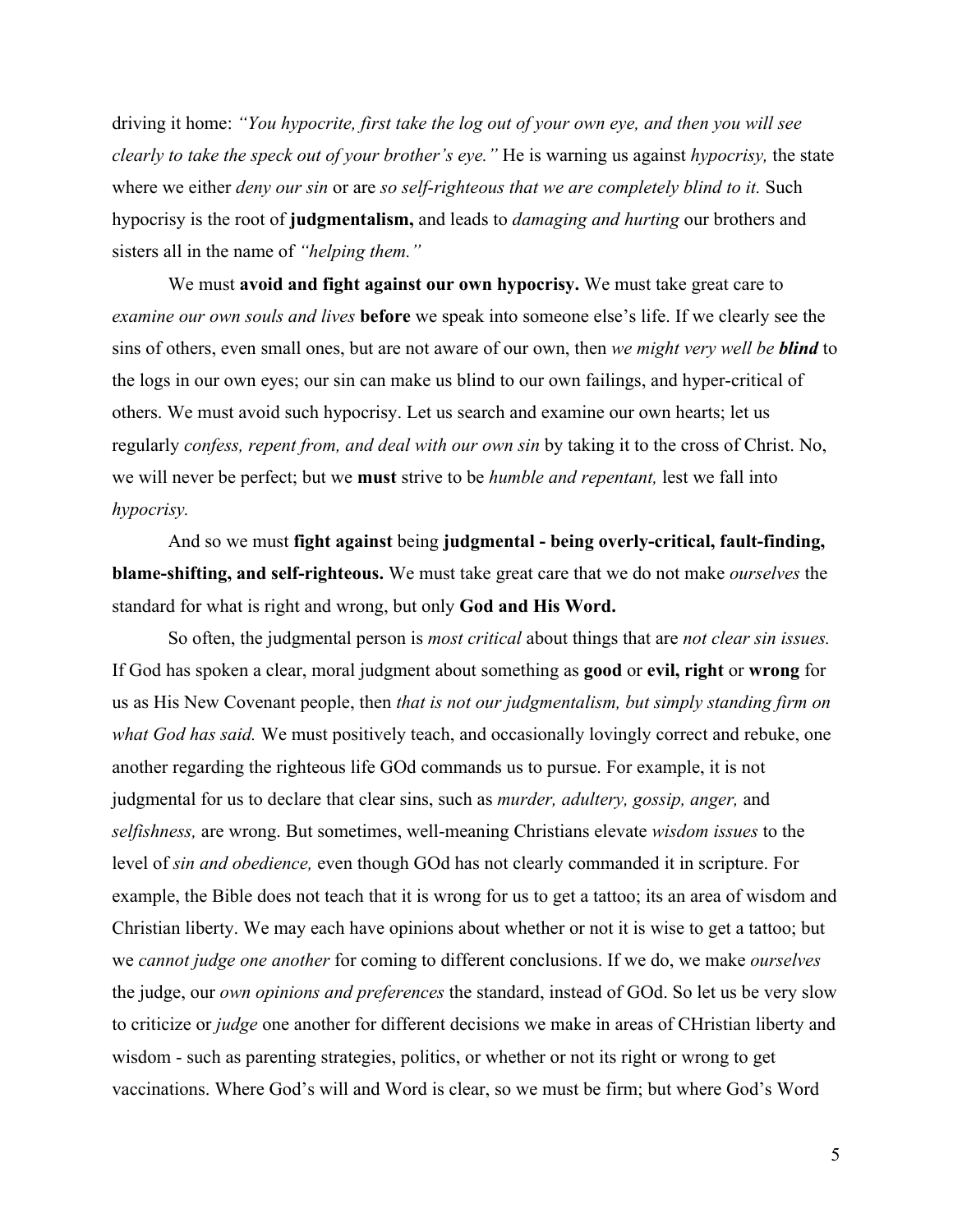does not directly address an issue, and where CHristian liberty and wisdom must be applied, we must be *slow to judge* and *quick to show grace.*

However, this doesn't mean that we can *never address someone else's sin!* After all, it is no kindness to let our brother go on with a splinter in his eye! As **verse 5 concludes:** "*first take the log out of your own eye, and then you will see clearly to take the speck out of your brothers eye."* We are not let off the hook - we still have the brotherly duty to *love our neighbor well enough* to help them deal with their sins as well! To lovingly *rebuke and correct* at times, to help them repent, fight sin, and strive for obedience - the very same things we ourselves need to do and need help with at times!

So what is the solution? *Take the log out of your own eye* - address your own sin and examine your heart before God and look to the cross - and *then* we will see clearly to help our brothers and sisters do the same! **We must deal with our own sin honestly, so that we can see clearly to perform our** *brotherly duty of love* **in helping each other with the sin in our lives.** Once we examine and guard our hearts from our own sin, judgmentalism, and hypocrisy, we are free to *perform our duty of Christian love to each other.* We are to help each other deal with sin from the standpoint of the *love and grace of the gospel:* not self-righteous, as if we're better or don't have our own sin, but as those who *humbly confess our own sin, repent, and have experienced the grace of Christ,* and *eagerly want to help apply that to each others' lives!* Aware of our own sin and need for grace, *we repent,* and go to the cross of Christ, where we receive endless mercy and grace from God our Father by believing in the gospel - that *Jesus Christ bore our sins for us to the full, so that we are forgiven by grace through faith, and that this same grace is sufficient to transform us in the righteousness of Christ!* THis grace strips away our hypocrisy and judgmentalism! And it drives us to our brothers and sisters in love, so that when we see them suffering from their own sins, we are compelled to *apply this same gospel of grace to their lives and situations!*

Next, Jesus reminds us of an *opposite temptation* we might fall into:

## **III. We Must Show Moral Discernment (7:6)**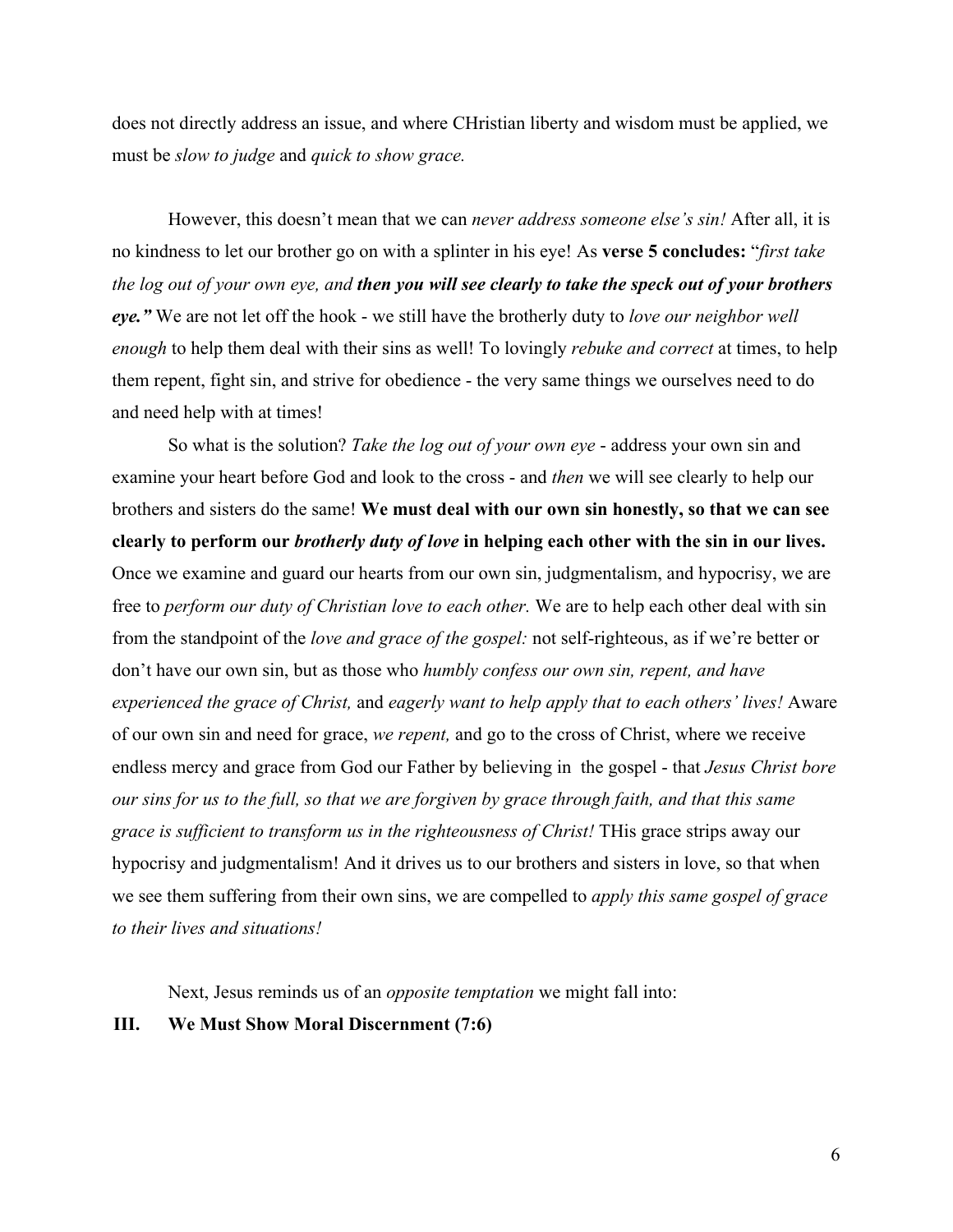Having warned us not to be *judgmental -* being *too critical -* we are now warned against the opposite temptation: lacking discernment and not being critical enough. I think that's the main point of **v.6.** However, this is a *very difficult* verse, both to interpret and to apply.

Here's what Jesus says: *"Do not give dogs what is holy, and do not throw your pearls before pigs, lest they trample them underfoot and turn to attack you."*

First off, let's understand the illustration:

"Dogs" and "pigs" are not meant here to refer to *cute, friendly* pets - the picture here is of *wild, dangerous* animals. Think of *mangy mongrels* scavenging through the city alleyway, wild and feral. Think of a pack of wild board, with dangerously sharp tusks and aggressive personalities. Furthermore, both of these animals were considered *unclean,* associated with *gentiles.* We're told not to give them something "holy" - such as meat sacrificed to God in the temple - or to throw them our "pearls" - something valuable. Both are unappreciated, torn apart, and defiled. The wild dog tears apart the holy meat without any consideration for what he's eating, and might even attack you, wanting more food. Or imagine throwing pearls at a group of wild boars; it pacifies them for a second, because they think it's food - but as soon as they realize they can't eat the pearls, they *trample them underfoot and turn to attack.*

So what does this mean? First, I think the "dogs" and "pigs" probably refer to people who are *not believers,* and even more specifically, are *enemies of God and enemies of His people*. The "holy thing" and the "pearls," I believer, are meant to represent the "good news" and teaching of the "Kingdom of GOd" - this is the most *valuable, pried* thing that Jesus keeps referring to through the Sermon of the Mount; furthermore, think of the "pearl" of great value in **Matt. 13:46** that represents the Kingdom. Rather than repent and believe when they hear the good news and the preaching of God's Word, they *grow angry and hostile -* they *trample underfoot* the immensely valuable Word of God and the Gospel, seeking to defile, mock, and discredit it; not only that, but they turn to *attack, persecute, and damage* God's people - the individual Christian sharing the gospel with them, or maybe even the local church.

Obviously, this is not saying that we shouldn't share the gospel with unbelievers.We never "judgmentally" pre-judge who we think will or will not reject the gospel or things of God's Kingdom; we openly proclaim to and share with all. However, we must use discernment when someone begins to become openly hostile to the gospel and the Word of God, even twisting the things of God to the point of trying to bully and abuse others. There comes a point when a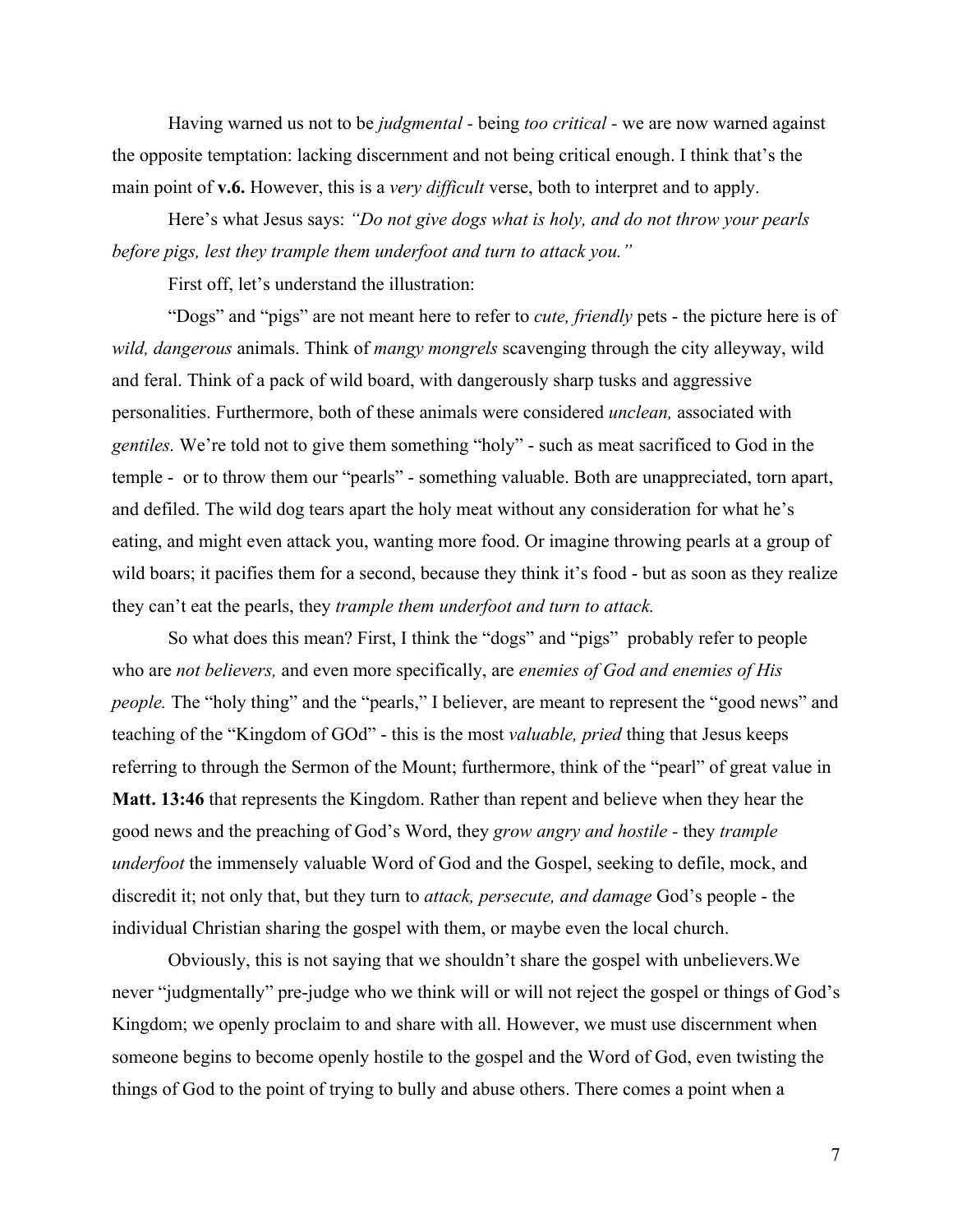conversation is not fruitful, nor even possible, and we must simply walk away. This is not being judgmental - we try our best to give them multiple chances and to be gracious in loving in our response. But part of love also means recognizing the hardness of someone's heart, and even being honest about that in the way we move forward with them. While a last resort, this does sometime have to happen in our evangelism efforts with people, when it becomes apparent that they are *completely hardened and hostile* to God, His Word, and th gospel of Christ. As Jesus says elsewhere, there comes a time, regrettably, to "shake the dust" off of our feet.

And I don't think the application is limited just to those who are avowed non-believers. THis *may also* apply, again as a last resort, to a professing believer - someone considered our fellow brother or sister in Christ, especially a fellow church member - who proves to be *completely unrepentant* in his or her sin, *twisting and trampling* the scriptures to justify their sinful behaviors and views, and *turning to attack* the church as they become hostile to *loving calls for repentance.* I think that's why this statement comes right after the illustration of helping a brother get the "speck" out of his eye. But what if the brother gets angry and doesn't want to take out that speck of sin? What happens then? Our goal in love is always repentance and reconciliation, but we must also use *discernment -* there may come a point when it is clear the person is unrepentant and hostile to the Word of God; if there is no repentance, there can be no genuine reconciliation, and so we must *lovingly, gently, yet firmly* make that clear; even here, there comes a point where we must *exercise discerning church discipline,* for the good of that person and the good of the church, as other passages, like **Matt. 18** and **1 Cor. 5,** make clear.

Clearly, such selfless love, that is neither *judgmental* or *undiscerning* is very difficult, indeed, *impossible*. How can we hope to have such love? Only by the grace of God. And this is exactly where Jesus turns next:

## **IV. We must pray persistently, trusting God will give us the grace we need (7:7-11)**

The **key to rightly loving our neighbor is** *prayer* -having complete dependence upon the power and grace of God alone. And Jesus assures us here that GOd hears and answers our prayers when we pray according to His will.

He uses *three verbs,* "Ask," "Seek, and "Knock," each one telling us to do the same thing: *pray!* The repetition emphasis that we are to do this *persistently;* what is envisioned here is